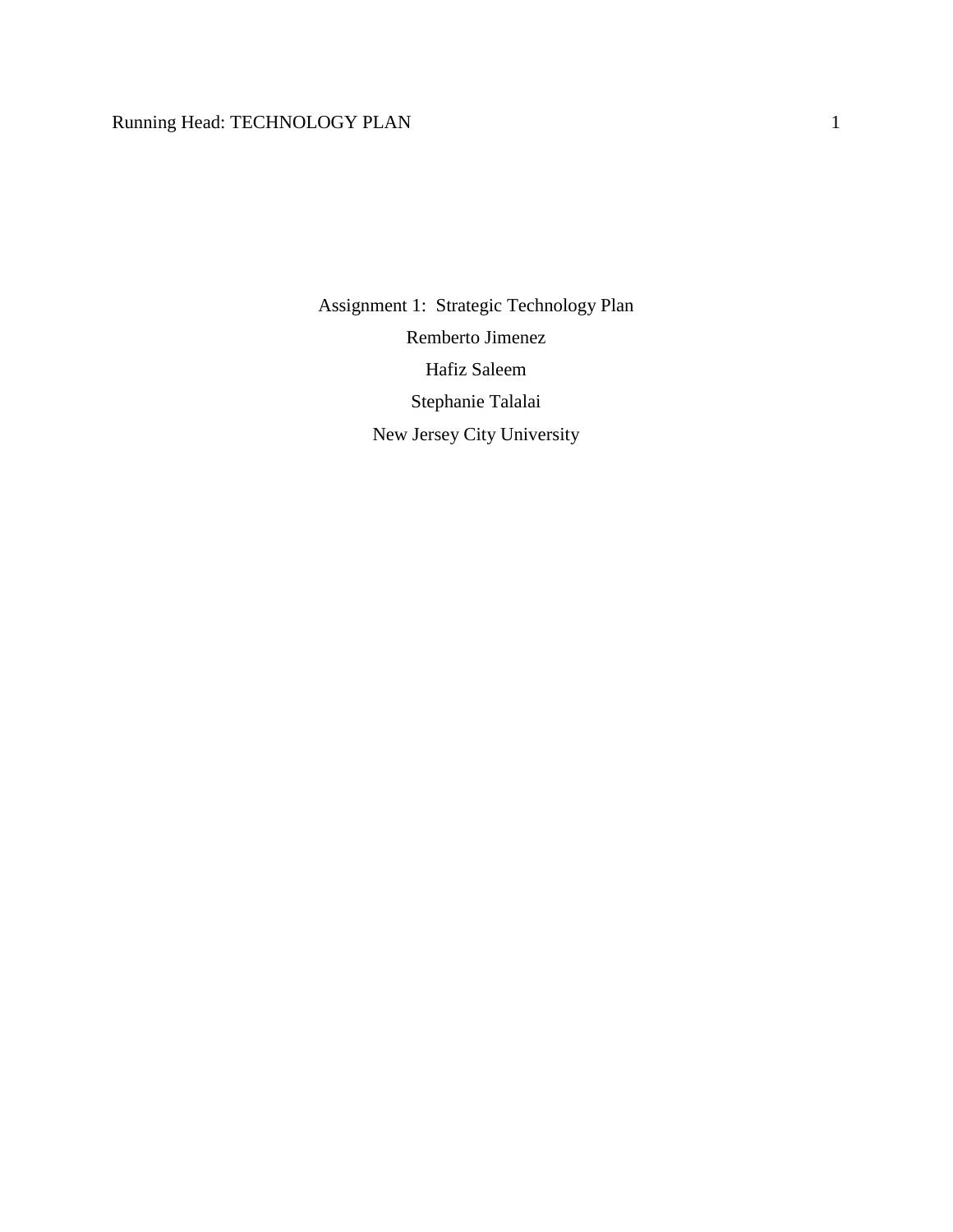#### **1. MISSION AND VISION**

## **District Mission**

The South Brunswick School District, together with our community, will prepare students to be lifelong learners, will engage every student in a quality learning experience, and empower each student to become critical thinkers while reaching his or her highest potential. Through the use of the New Jersey Student Learning Standards (NJSLS) and/or the Common Core State Standards (CCSS) at all grade levels, the schools will maintain an environment that promotes intellectual challenge, creativity, social and emotional growth and the healthy physical development of each student (South Brunswick School District, 2013).

## **Vision Statement**

All students will be prepared to meet the challenge of a dynamic global society in which they participate, contribute, achieve, and flourish through universal access to people, information, and ideas (United States Department of Education, 2016). The School District of South Brunswick envisions a dynamic, collaborative, multicultural community where education and lifelong learning are valued and supported, and all learners reach their highest potential and succeed in the global economy.

## **2. GENERAL INTRODUCTION/BACKGROUND**

#### **District Profile**

South Brunswick School District currently consists of 10 schools educating 8,804 students. Due to a 2,100 student increase in enrollment with the addition of the Deans Hall Road apartment complex and the Ridges housing development, we have a need for two additional elementary schools and a new middle school. Our total operating budget for the 2016-2017 school year is \$132,690,395.

The South Brunswick school district is 48.4% male and 51.6% female. Ethnographically, the township is 52.08% White, 7.71% Black or African-American, 0.17% Native American, 35.91% Asian, 0.02% Pacific Islander, 1.52% (658) from other races (U.S. Census, 2010).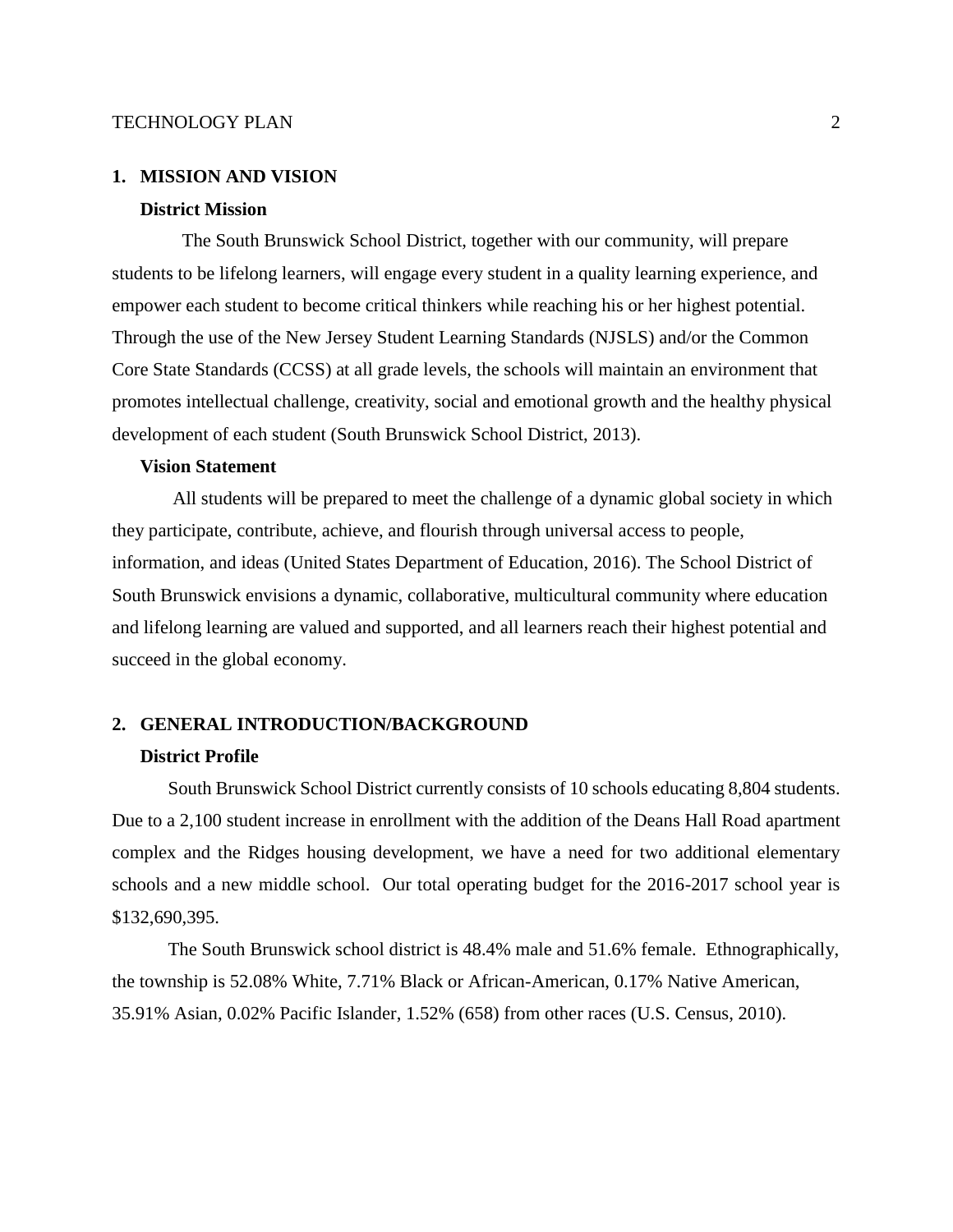# TECHNOLOGY PLAN 3 **Planning Process**

Technology planning should begin with a needs analysis. To bring about change and improve performance, skills, and attitudes, analyzing current needs and determining what is needed to bring forth change is required (Brown & Green, 2016). Taking into consideration the current infrastructure of the ten existing schools in the South Brunswick school district, members of the Technology Planning Committee, which is comprised of Board members, faculty and staff, community members, parents, and teachers, met to discuss current practices and new initiatives beginning September 2017.

## **3. NEEDS ASSESSMENT/GOALS**

Assessing the needs of the three additional schools was based on the current technology practices of the existing seven elementary and two middle schools. Through interviews, documents studies, software tools and physical inventory analysis, areas of strengths and weakness were determined. The plan will have an emphasis on technology-infused projects and the NJSLS for Technology.

Currently, the South Brunswick School Districts utilize classroom Chromebooks and Chromebook carts. In an effort to move from teacher-directed learning to student directed learning through the use of tech-aided tools, methods, and approaches, the three new schools will pilot a one-to-one Chromebook initiative which will be implemented into the existing schools after evaluating success.

When considering the inclusion of students with disabilities, the following assistive technologies will be implemented into each school:

- VGo (robotic telepresence solution) in the classroom used by an elementary student with a laptop from home when he cannot attend school due to medical limitations.
- iPads and Touch Screen Chromebooks support individual programs for students with special needs across the district.
- Tablets, Laptops and 4G/LTE Chromebooks provide students offsite Internet access when mandated by law and/or school-sponsored programs.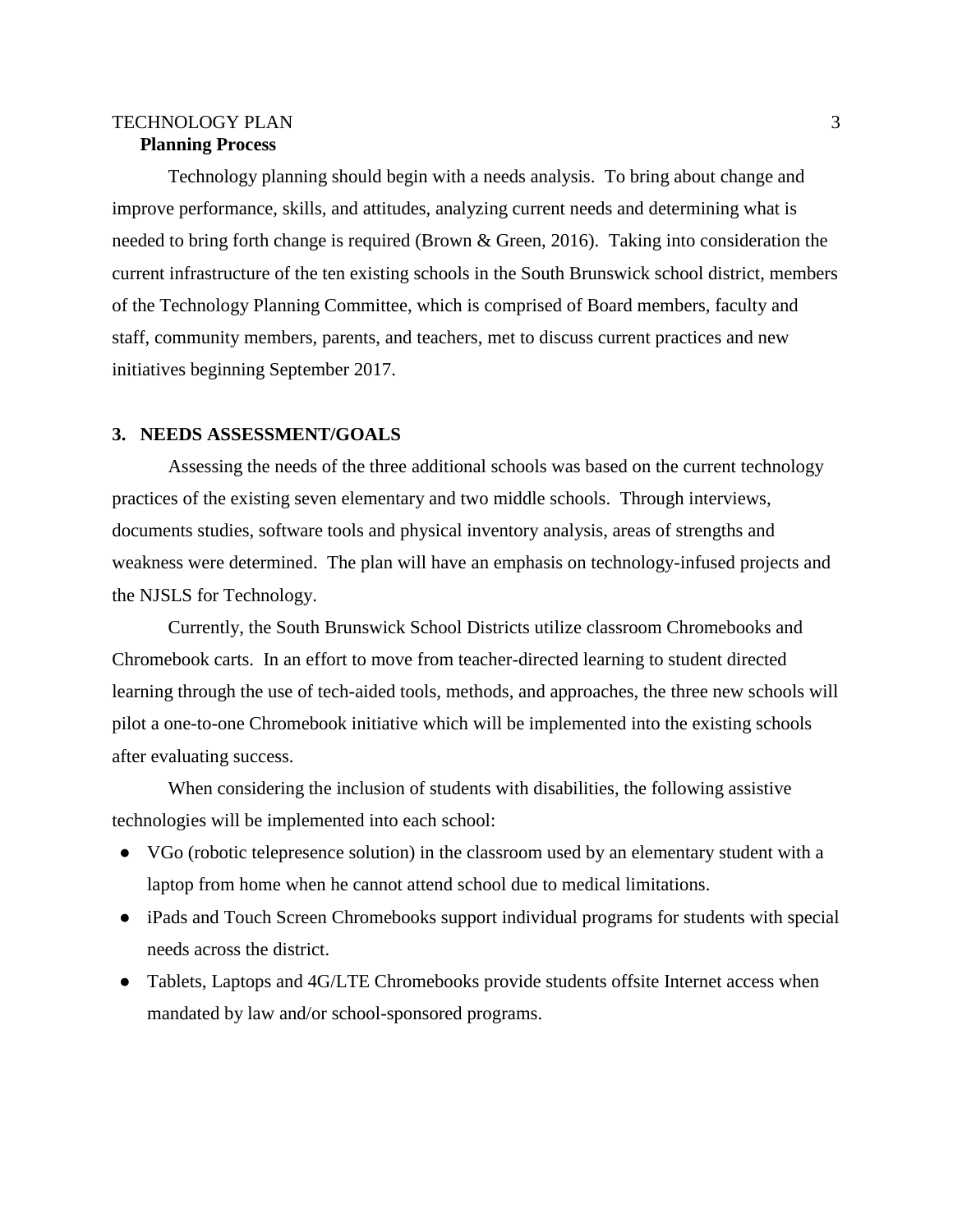# TECHNOLOGY PLAN 4 **GOALS:**

| <b>GOAL</b>                           | <b>OBJECTIVES</b>                                         |  |  |
|---------------------------------------|-----------------------------------------------------------|--|--|
| Students will attain technology-      | Students will use digital tools to gather data,           |  |  |
| related and media literacy skills     | formulate responses and present information.              |  |  |
| that will assist them in achieving    | Students will gain the skill and ability to read,         |  |  |
| the New Jersey Core Curriculum        | write, problem solve, and interact across a               |  |  |
| Content Standards (NJCCCS) and        | wide range of platforms, tools, and media by              |  |  |
| the New Jersey Student Learning       | exploring digital literacies.                             |  |  |
| <b>Standards for English Language</b> | Students will have opportunities to                       |  |  |
| Arts/Math (NJSLS).                    | experience and explore coding as part of the              |  |  |
|                                       | problem-solving process.                                  |  |  |
|                                       | Students will engage in virtual reality                   |  |  |
|                                       | experiences that enhance instruction in                   |  |  |
|                                       | existing curriculum areas.                                |  |  |
| Students will have engaging and       | Ensure that all schools are the center of                 |  |  |
| empowering learning experiences       | community learning.                                       |  |  |
| both in and out of school by          | Continually reach out to community                        |  |  |
| seeking the involvement and           | organizations (social, civic, business, faith-            |  |  |
| participation of the entire           | based, and others) to inform and recruit                  |  |  |
| community in the learning process.    | assistance for students and school personnel.             |  |  |
|                                       | Utilize school buildings as a place for                   |  |  |
|                                       | community gatherings and members to                       |  |  |
|                                       | acquire new knowledge and skills.                         |  |  |
| Through professional                  | Educators will use the Technology Reflection<br>$\bullet$ |  |  |
| development, educators will attain    | Tool to self-assess their current levels of               |  |  |
| the skills and knowledge necessary    | understanding/ability according to each ISTE              |  |  |
| to support students in applying       | standard. They will use this formative data to            |  |  |
| digital literacies to solve 21st-     | develop a technology-focused goal in their                |  |  |
| century problems.                     | PDP.                                                      |  |  |
|                                       | Technology Educators, Supervisors, and                    |  |  |
|                                       | Principals will collect and analyze this data to          |  |  |
|                                       | create professional development                           |  |  |
|                                       | opportunities based on teachers' needs.                   |  |  |
| Ensure all schools will have          | The District will provide the required support            |  |  |
| adequate and equitable technology     | technology infrastructure and instructional               |  |  |
| resources.                            | technologies.                                             |  |  |
|                                       | Continuously monitor the skill levels of                  |  |  |
|                                       | school-based technology staff and expand                  |  |  |
|                                       | opportunities for training.                               |  |  |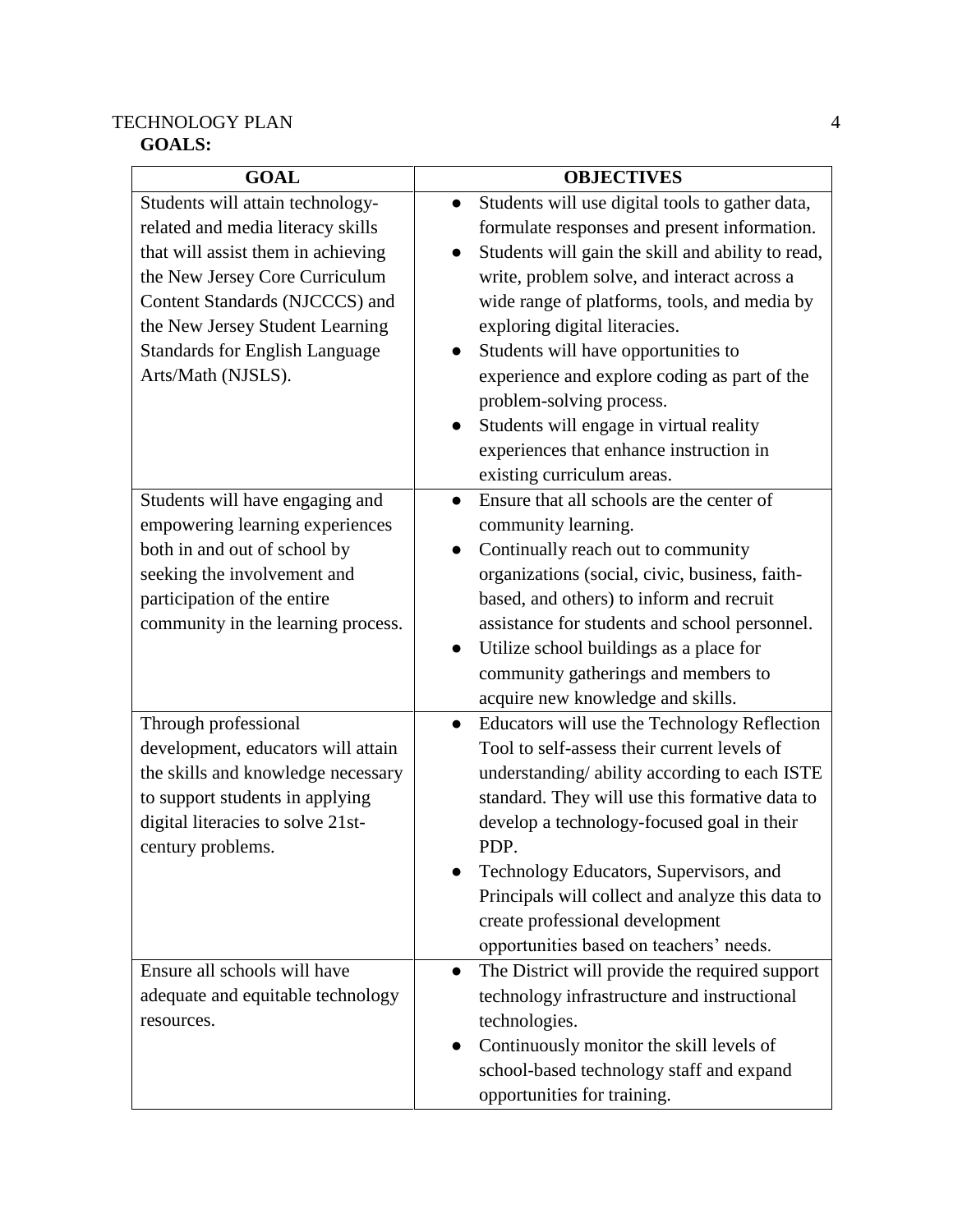# **4. FUNDING**

The following sources have been identified for the proposed funding of this technology acquisition plan:

- Local district funding (Three-year technology fund; recurring) --USD 300,000
- State PARCC technology support fund (non-recurring) -- USD 50,000
- Federal Perkins support (recurring, but needs renewal approval) -- USD 100,000
- Federal E-rate funds (recurring, pending approval) -- USD 100,000

This leaves a shortfall of 154,866 dollars, which must be secured through private sources or public-private partnerships. Such possible sources could be:

- Donorschoose.org
- Bill and Melinda Gates Foundation
- HP Foundation

The existing seven elementary schools in South Brunswick School District have 4-5 Chromebooks per classroom, while the two middle schools have 30 Chromebooks per grade level, with an additional rolling cart of 30 Chromebooks available on demand. Since the twiceannual PARCC assessment for grades 3-11 is already past its pilot phase, it will be prudent to invest in one-to-one Chromebooks for the two new elementary and one new middle school for the district's 2016-2019 technology plan. The following table shows a breakdown of funds required to accomplish this one-to-one Chromebook target for the projected enrollment numbers for the three new schools.

| <b>Grade Levels</b>          | <b>Total Projected</b> | Total             | <b>Total Chromebooks</b> |  |
|------------------------------|------------------------|-------------------|--------------------------|--|
|                              | Enrollment             | <b>Classrooms</b> | Regd.                    |  |
| 3-5 (Two Elementary Schools) | 1000 students          | 35                | 1000                     |  |
| 6-8 (One Middle School)      | 1100 students          | 38                | 1100                     |  |
| Total                        | 2100 students          | 73                | 2100                     |  |

Below is a breakdown of the projected cost for the initial acquisition of the hardware and the software bundle needed to distribute 3400 Chromebooks to 3400 students in the three new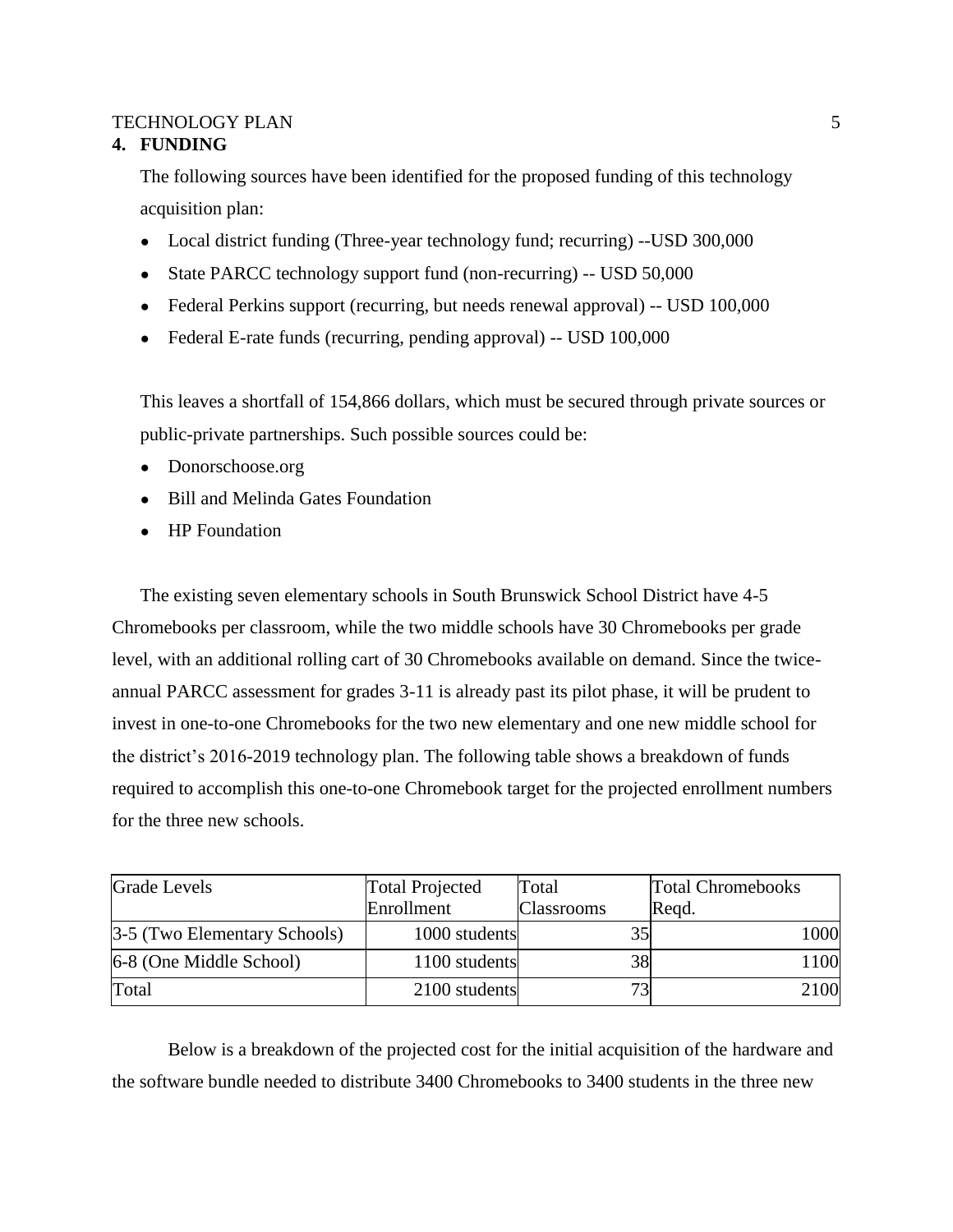schools. The added software is required to align school's distribution of accessible software to meet Federal Children's Internet Protection Act (CIPA) guidelines.

| Item                                                 | Price/Unit Total |          | <b>Total Cost</b> |
|------------------------------------------------------|------------------|----------|-------------------|
|                                                      |                  | Quantity |                   |
| Samsung Chromebook 3 - 11.6" - Celeron N3050 - 2 GB  | 205.99           | 2100     | 432,579           |
| RAM - 16 GB SSD--CDW-G                               |                  |          |                   |
| CDW Laser Etching-Tier 1 Static Small                | 11.00            | 2100     | 23,100            |
| Datamation Systems DS-GR-CB-M32-C - Laptop cart      | 1424.27          | 70       | 99,698.90         |
| Computrace Tracking Software 3-year Subscription     | 115.70           | 21       | 2,429.70          |
| Cisco 819 Secure Hardened Router and Dual WiFi Radio | 1142.13          | 85       | 97,070            |
| - wireless router - $80$ (CDW-G)                     |                  |          |                   |
| Wifi Installation (Three Schools)-Approximate        | 1.00             | 50,000   | 50,000            |
| <b>Total Cost</b>                                    |                  |          | \$704,877.60      |

# **5. TECHNOLOGY ACQUISITION PLAN**

As per this expansion one-to-one Chromebook plan, the technology purchase is distinctly divided into three categories:

# **1. Hardware:**

Samsung Chromebook 3 - 11.6" - Celeron N3050 - 2 GB RAM - 16 GB SSD--CDW-G Charging and storage cart

# **2. Software:**

In this category, the required software includes tracking and filtering software, in order to meet CIPA and HIB (Harassment, Intimidation, and Bullying) laws requirements. In addition, tracking software is needed to monitor device movement for school use only.

# 3. **Internet access:**

In this category, a district regulated and monitored, yet fast and efficient student access to Internet will be provided in the three new buildings. Wi-Fi access routers will be installed to ensure full bandwidth for 80% of the devices to be connected at all times during the day. This would require additional bandwidth to the existing network. This additional bandwidth will be purchased through priority funding through E-rate. In case, the district does not qualify for E-rate, the funds will be allocated from the local technology budget.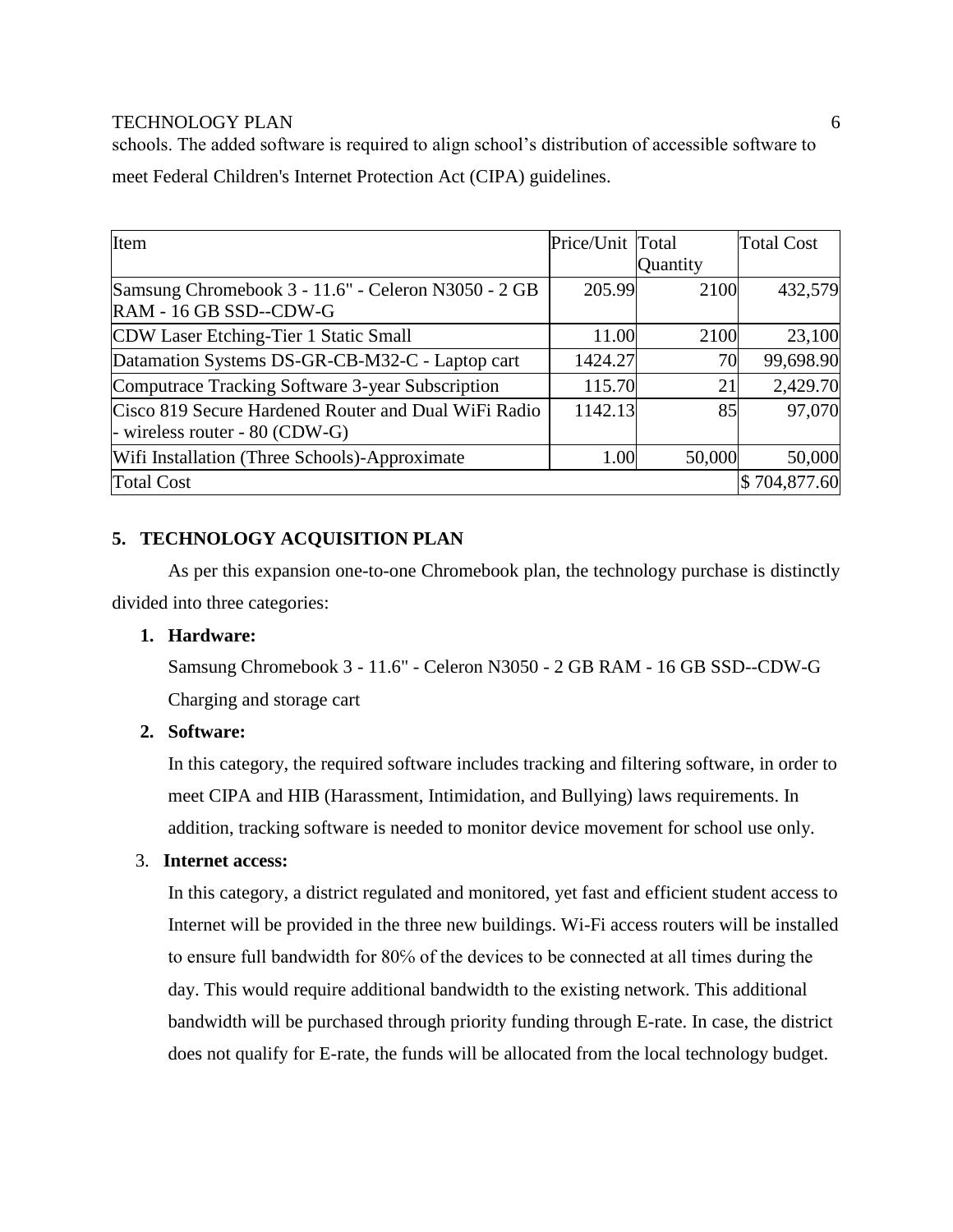This plan involves buying of Chromebooks for all students in the three new schools. Chromebooks, along with Google Apps for Education (GAFE) is a Google-supported, low-cost, open-source operating system, which can be used by students who have little or no access to harddrive-based computer applications. Google Drive allows for student work access from home as well as from school. Chromebooks are easy to use hardware that requires a small learning curve, which makes them suitable for students with the widest range of abilities.

A tentative timetable for the execution of this plan is hereunder.

| <b>Action Steps</b>                            | Timeline      |
|------------------------------------------------|---------------|
| Presentation of plan/budget for board approval | October 2016  |
| Securing federal and state funds               | February 2017 |
| RFQs, Quotations and Orders placed             | March 2017    |
| Wi-Fi Installation/Access verification         | April 2017    |
| Chromebooks are delivered                      | May 2017      |

The open-source OTA (Over-the-Air) updates of the operating system in Chromebooks allow for always up-to-date software for student use. Google Apps for Education suite (GAFE) is cloud-based and does not require user-end updating. Since all documents are stored in the cloud, there is no need to upgrade hardware memory, as it used to be the case with Windows-based PC computers.

New Jersey DOE's Educational Technology division

[\(http://www.state.nj.us/education/techno/\)](http://www.state.nj.us/education/techno/) offers extensive support for all stakeholders in the decision-making process of educational technology. Also, the district technology director is proposed to lead this initiative. The Director of Technology's professional credentials would provide invaluable guidance in many steps towards final decision-making process.

# **6. ACCESS**

Universal in-school access to instructional resources provided through one-to-one Chromebook technology plan will ensure that all students, regardless of their at-home access to a computer, will be able to receive equal and equitable instruction. A safe and filtered access to the internet will ensure that students would be able to access all educational resources that are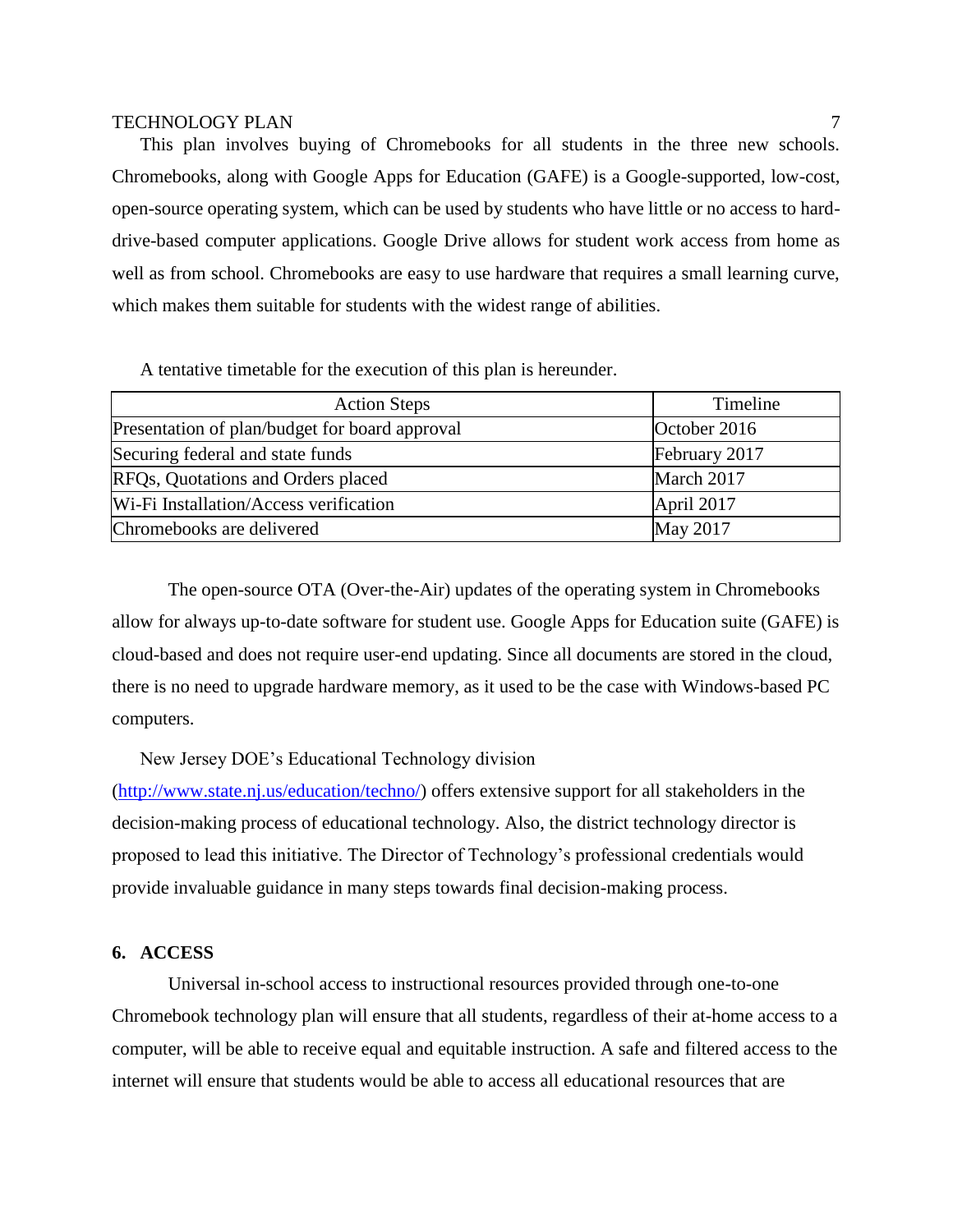needed to support their grade-level curriculums. School-wide Wi-Fi installation would provide uninterrupted access to information at all times.

Added funding to install CIPA and HIB-recommended software at the outset will provide maximum security from the unwanted access to potentially harmful websites. Filtered and monitored Wi-Fi access would ensure that students are protected from intentional or unintentional malicious incoming traffic. A secured log-in mechanism would ensure only authorized school community members are allowed access to the district internet.

Filtering software, like Umbrella and Surfwatch, ensure that all hardware that we purchase are CIPA-compliant for E-rate funding purposes. This software will come pre-installed on the Chromebooks. In combination with Deep Freeze software, this software cannot be blocked or uninstalled by the students.

# **7. USER SUPPORT PLAN**

As part of the user support plan, there are four dimensions to consider. Although there will be overlap regarding the content and topics across each dimension, it is important to differentiate the levels of support needed for each dimension. The four user support dimensions are:

- 1. **Wi-Fi - User Support:** Bandwidth and overall Wi-Fi capacity need to be optimized for Wi-Fi usage across the three new schools. Moreover, monitoring of usage reports and peak usage will be needed to recommend future enhancements and identify problem areas that may emerge. Moreover, monitoring of Wi-Fi resources will be crucial to supporting optimal Wi-Fi usage in the classroom. The South Brunswick school system has already made major enhancements to Telecommunication (i.e., VOIP) and Wi-Fi services based on their audit and upgrades conducted during the 2013-2016 school years. The contract will need to be amended to include the three new buildings and the appropriate level of bandwidth and resources needed to compensate for the increase in students and staff.
- 2. **Chromebook User Support**: Chromebooks will be the main devices used in the classroom to support in class activities and testing requirements (i.e. PARCC). Chromebooks must operate at optimal performance throughout the school year to enable ideal usage in the classroom. An ongoing hardware support plan will be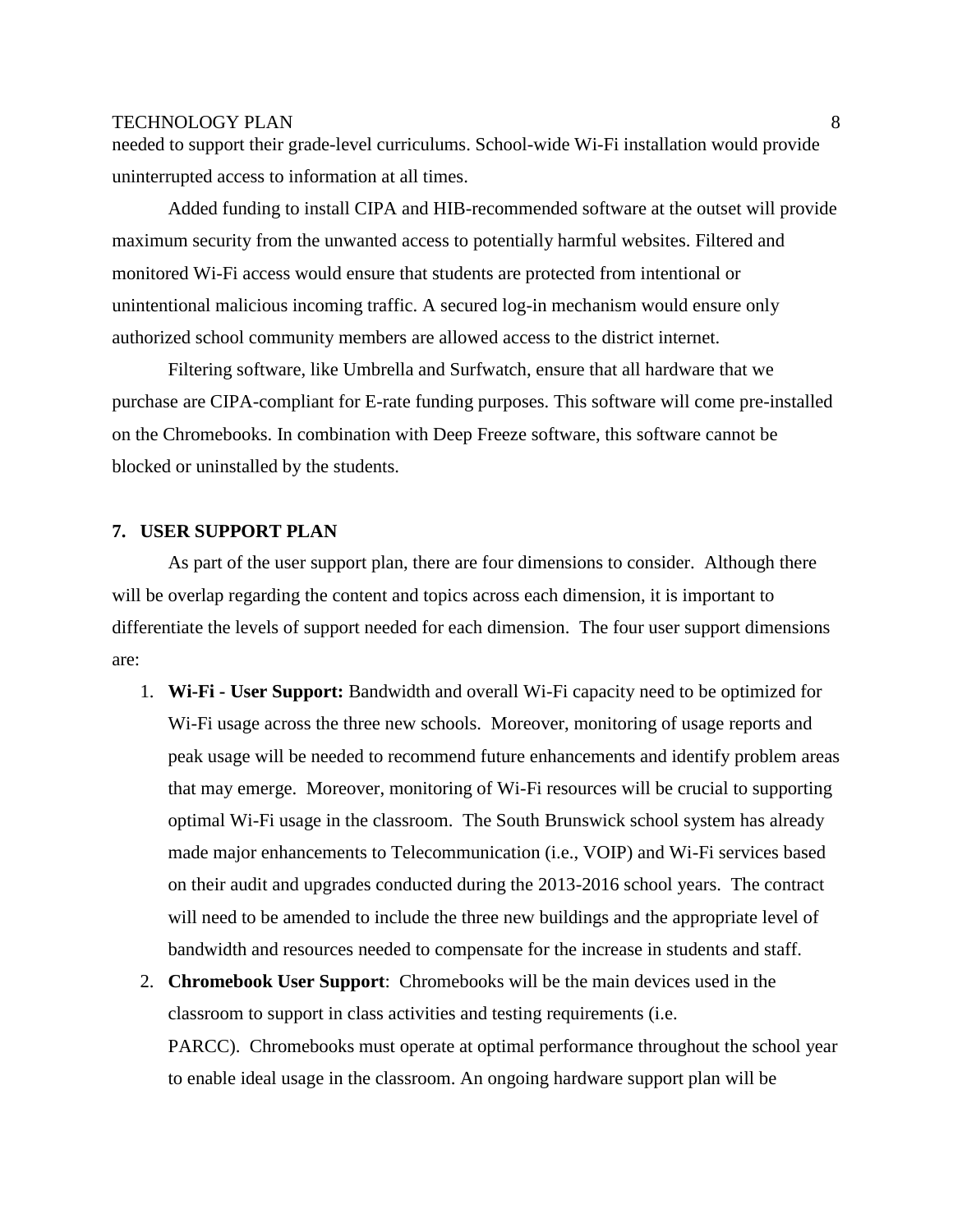implemented to maintain the life of each Chromebook. In addition, "loaner Chromebooks" will be available to minimize downtime from any hardware issues that may arise.

- 3. **Instructor User Support**: Instructors need to have access to tools and resources if technical issues that may arise. Moreover, the technical skill and experience of each teacher will vary. Therefore, instructor support in the form of ongoing professional development and available tech support will be needed.
- 4. **Student User Support**: Student usage of Chromebooks will vary based on prior knowledge and experiences. Moreover, student support will be needed when students are using the Chromebooks outside of school hours. A method to help drive knowledge of the Chromebook and connectivity issues that may arise will be needed.

In order to support the four user support dimensions, five user support methods will be created to enable tracking and management of all issues and questions that arise.

- 1. **Case/Ticket System**: we will implement a "case/ticket" system using Google Docs. The goal of this case/ticket system is to allow teachers and students to open cases in the event of any technical issues or questions that may arise. This will enable the technology specialist to track the issues that come in and help uncover any trends or issues that are being experienced by the staff or students.
- 2. **On Demand Google Hangout/Chat**: We will use Google hangout/chat to create an online support chat capability for reporting issues. This could be used in cases where there is an urgent need and need immediate tech support.
- 3. **Knowledge Center**: This page will provide a wiki/searchable Google Doc that will have frequently asked questions and solutions for all issues that arise. This allows staff and students to quickly search for an issue and potential resolutions that may exist. It also serves as an ongoing database that will be immediately updated with the latest issues and questions. The Knowledge Center will be set up like a wiki, where staff and students can contribute to solutions that will be reviewed and approved on a weekly basis by the technology specialist. Eventually, the database will grow and allow staff to self-service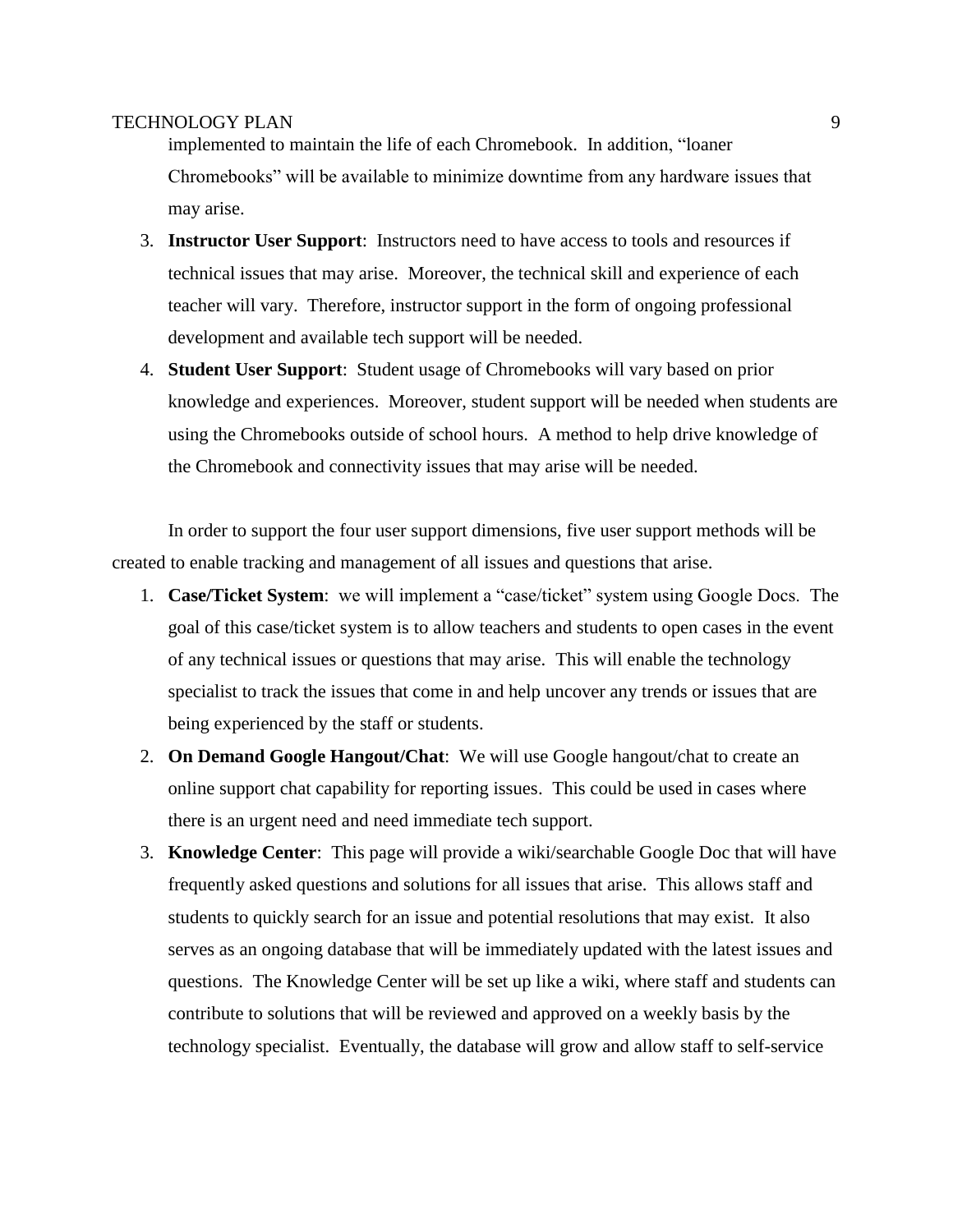and find solutions to common questions and issues across each of the four user support dimensions.

- 4. **Tech Club**: The tech club will be made up of students who can serve as the tech experts in the classroom. The tech students will meet on a bi-weekly basis to learn of ways to better use the Chromebooks and related apps for school. As part of this club, they will get tips and best practices when it comes to troubleshooting issues that they may encounter in the classroom. Moreover, they will also learn how to search for solutions using various methods, including the knowledge center. These students will use these skills to help their fellow students or teacher in the classroom, while also helping them to develop twenty-first-century skills in the form of information and technical literacy.
- 5. **Hardware Support**: An asset management process will need to be created to track all Chromebooks and supporting devices (including servers, routers, and Wi-Fi extenders). Moreover, the hardware support plan will also need to include "loaner Chromebooks" that can be used to replace defective or damaged Chromebooks. Budget considerations will need to be considered beyond the normal as hardware issues are tracked. The creation of a "Tech Depot" will be created in the school that will store all of the assets and will serve as the hub for all tech support and related assets. From a long-term perspective, additional security costs may need to be considered for storage of the loaner assets, climate control, a tracking database for loaner Chromebooks.

In addition to these support methods, South Brunswick school will also have an enterprise agreement with Google to provide extended support of the Chromebooks and technology. Extended support will entail issues that are outside of the scope of the school (i.e., firmware updates, broken screens, and faulty Chromebook keypads).

In short, the five user support dimensions are supported via these four user support methods listed above. They provide options that are at no additional cost to the South Brunswick school district. Moreover, the five user support methods offer the means to further continue reinforcing the use and support of Chromebooks and associated apps, while furthering the knowledge and skill of students and staff alike.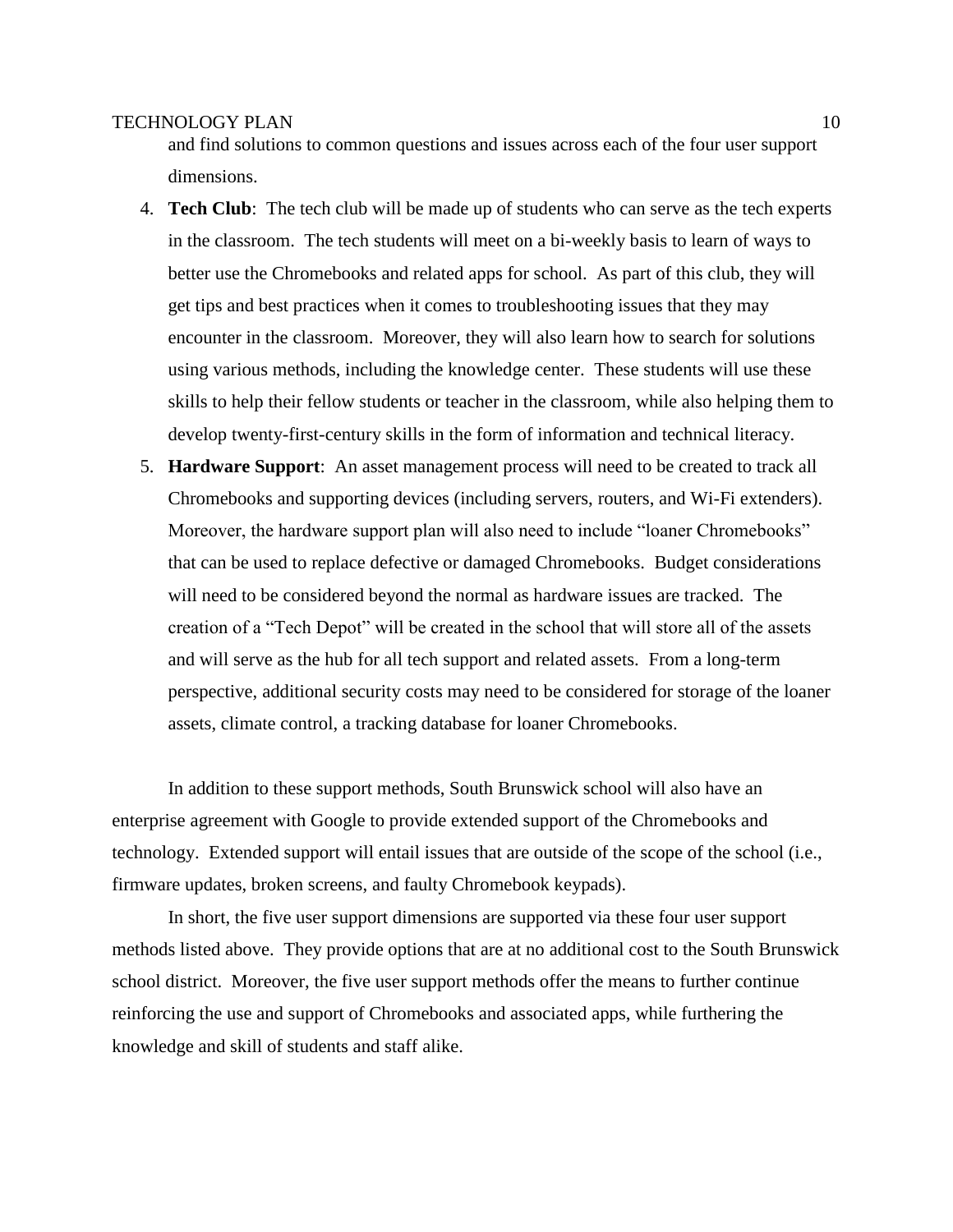# **8. PROFESSIONAL DEVELOPMENT PLAN**

Professional development will be a key factor in driving success for the South Brunswick School District. Using the Farmington Tech integration plan as a model, which also includes recommendations from the International Society Technology and Education (ISTE), we will implement an ongoing professional development plan for all staff. The professional development plan will be made a top priority for all staff in the three new schools. This includes principals, teachers, paraprofessionals, and all staff that may use Chromebooks in any way that enables learning. This includes library staff and all instructors across all subject areas.

# **The Professional Development Curriculum**

The professional development sessions will be geared towards the learning of how to use technology, the integration of technology in instruction, and the continual emergence of new and improved technologies and practices via a parallel path. The professional development opportunities will be offered via a variety of modes to address the needs, aptitudes, and styles of adult learners. This includes, in person hands on sessions, e-learning, and webinars.

The professional development curriculum will be segmented into five major areas:

- 1. **Technology Usage**: Focus of this area is to have the instructors comfortably use the technology at the school. This includes using the technology in the same way that their students will be using it in the classroom.
- 2. **Pedagogy & Technology Integration**: Focus of this area is to include the latest learning theories that are used in the classroom and how it informs the integration of technology tools that enable learning. A particular focus will be on the ways that technology can be included in assignments that are pedagogically sound and viable.
- 3. **Emerging Trends**: As applicable, new apps and tools that can be integrated into the classroom. This includes emerging apps that are introduced by teachers in the district. This will be integrated into the school's learning management a content that will be available to teachers and administrators via e-learning, podcasts, video tutorials, and whitepapers.
- 4. **Learning Community of Practice**: The sharing of best practices will be created via in person and discussion board activities via the school's Blackboard tool. A private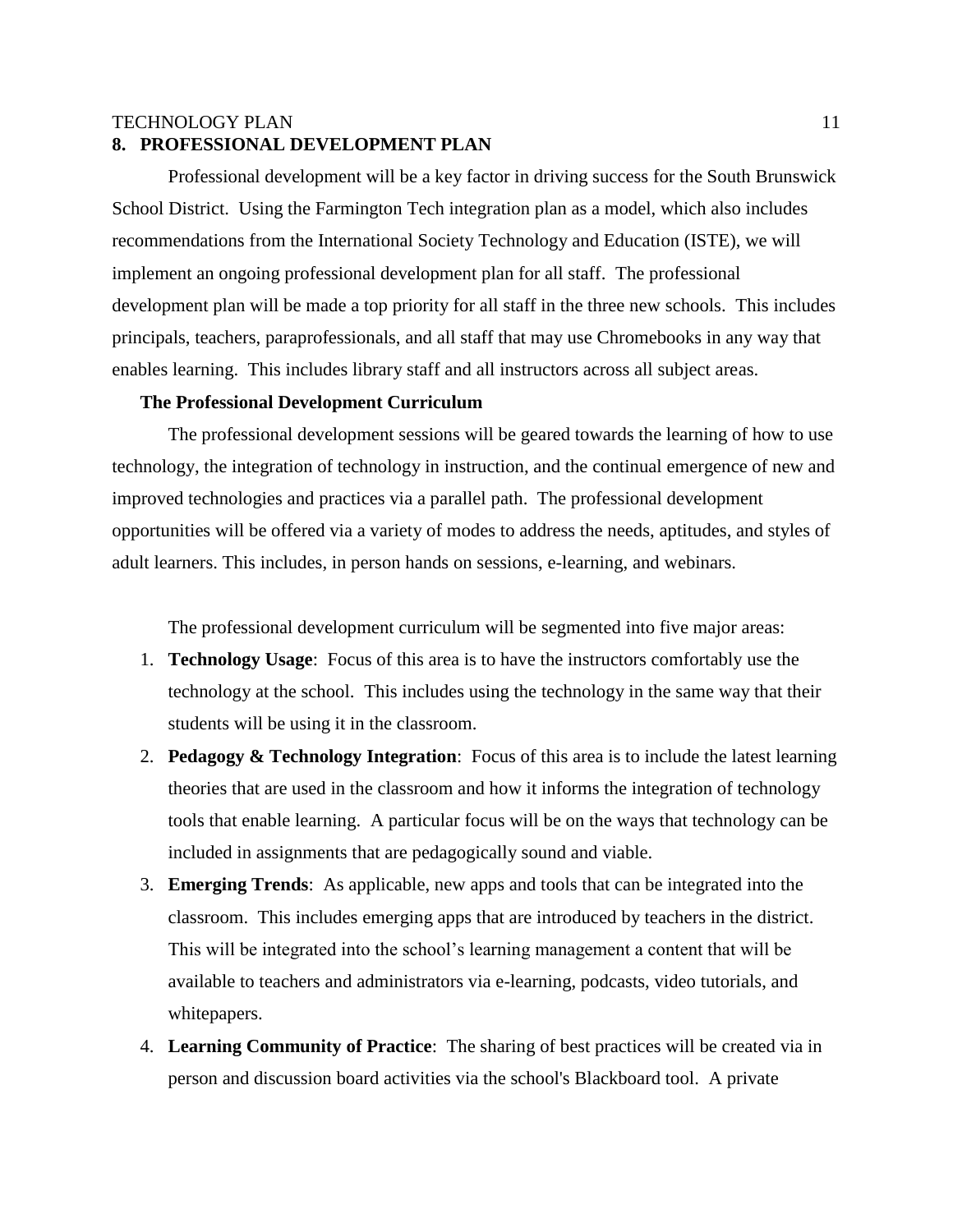discussion board for staff and teachers will be created where they can share best practices and ideas on technology integration. In addition, co-teaching with technology and knowledge sharing sessions will be offered to support collaboration and foster the learning community of practice among the teachers and staff.

5. **Troubleshooting 101**: The basic foundations that a teacher needs to troubleshoot problems in the classroom will be provided (i.e., what if you lose connectivity of Wi-Fi in the classroom).

All activities that are covered in the curriculum will address these five major areas. The topics noted above will be managed by the TC for each building. However, they will have the support of the Technology department to address the variety of topics and dimensions covered in the professional development curriculum. Moreover, the Staff of the Technology Department will continue to keep abreast of current and emerging technologies. They will be able to participate in regularly scheduled department meetings, in-house staff development experiences, demonstrations of student projects using technology (e.g. podcasting, blogs), vendor-sponsored training, in and out-of-district visits, selected readings and independent studies, online webinars, training on the online component of the teacher evaluation system, and the student evaluation systems, hardware and software tutorials and online resources for technicians.

Ultimately, it will be the responsibility of all staff and instructors to take the assigned courses and learning opportunities offered via the professional development plan. District supervisors will review the technology skill assessment conducted as part of the South Brunswick 2013-2016 technology plan. This will inform the curricular paths that each staff and instructor will take based on their assessed strengths and weaknesses when it comes to technology, use, technology integration in the classroom, and in understanding the integration of pedagogy and technology use in the classroom. Moreover, all staff members of the three new schools will be held accountable completing all activities and related sessions as part of their ongoing development plans.

#### **Technology Integration Taskforce**

The PD curriculum will be designed by the Technology Integration task force. The Technology Integration taskforce will be made up of principals, teachers, and instructional technologists. This includes members of the South Brunswick Department of Education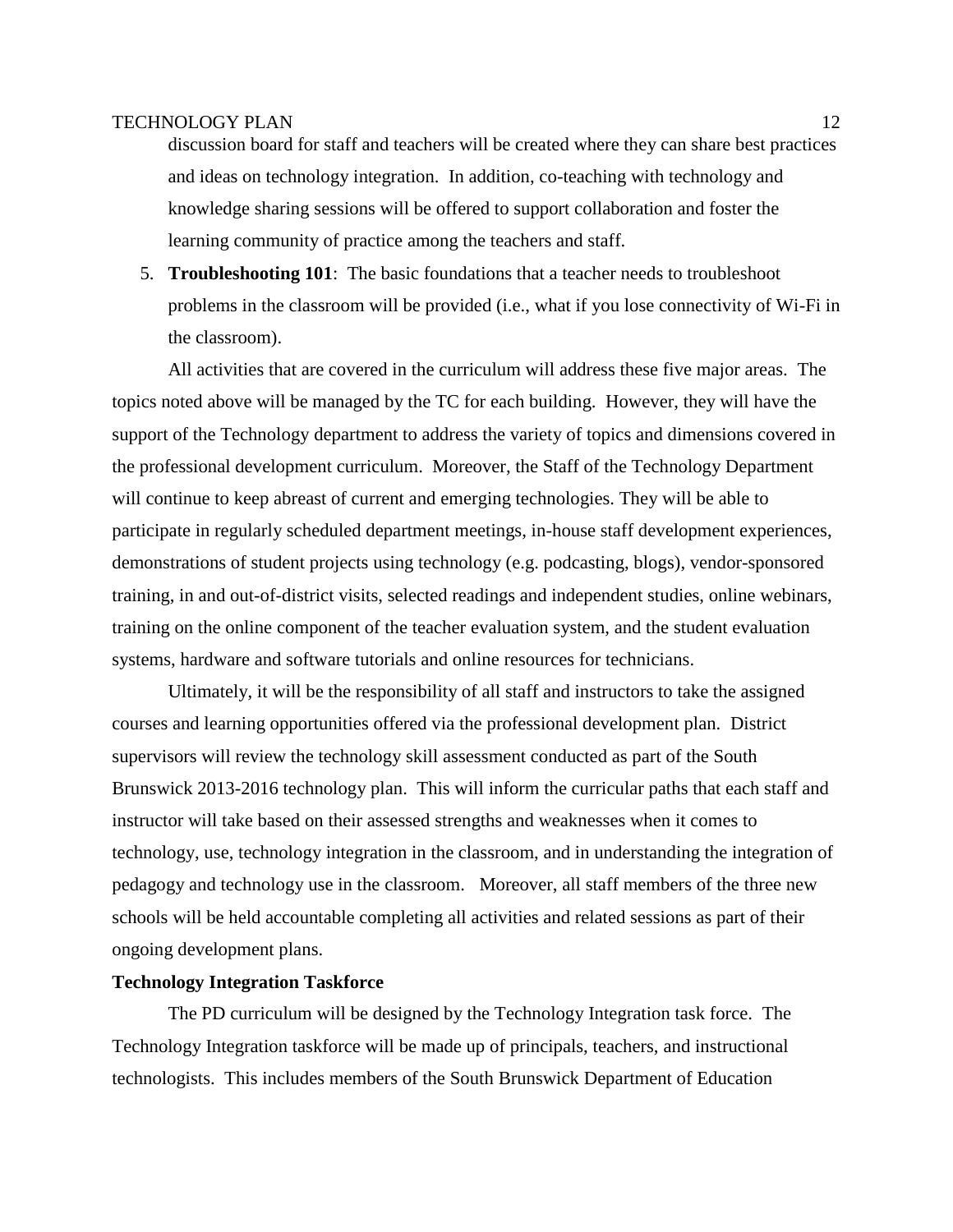Technology department that oversee the technology infrastructure. They will be responsible for the conducting the needs assessment, design, planning, implementation, delivery, and evaluation of the professional development programs. Moreover, this task force will report their progress on a bi-weekly basis to the superintendent and the South Brunswick Board of Education. The task force will also be responsible for implementing the sessions, tracking attendance, and reporting progress on professional development success and completion. The task force will also review the case/ticket system used or support to also inform professional development topics and areas of opportunity.

#### **The Technology Coordinator/Technologist**

Each of the new school buildings will also have a School-based Technology Coordinator/Technologist (TC) who will provide support for staff in integrating technology. Technologist is the title used in South Brunswick for full-time educational coordinators in the middle schools. This is inline with South Brunswick's structure that has one TC in each building. A TC demonstrates knowledge of and experience in teaching, the integration of technology in teaching and learning, and adult learning (i.e. PD). The TC will be responsible for leading many of the professional development sessions that support the integration of technology into the classroom.

The TC will perform the following functions:

- 1. Inspires and participates in the development and implementation of a shared vision for the comprehensive integration of technology to promote excellence and support transformational change throughout the District.
- 2. Assists teachers in using technology effectively for assessing student learning, differentiating instruction, and providing rigorous, relevant, and engaging learning experiences for all students.
- 3. Creates and support effective digital-age learning environments to maximize the learning of all students based on the principles of Universal Design for Learning (UDL) Technological Pedagogical Content Knowledge (TPACK), and the ISTE NETS for Administrators, teachers, coaches, and students.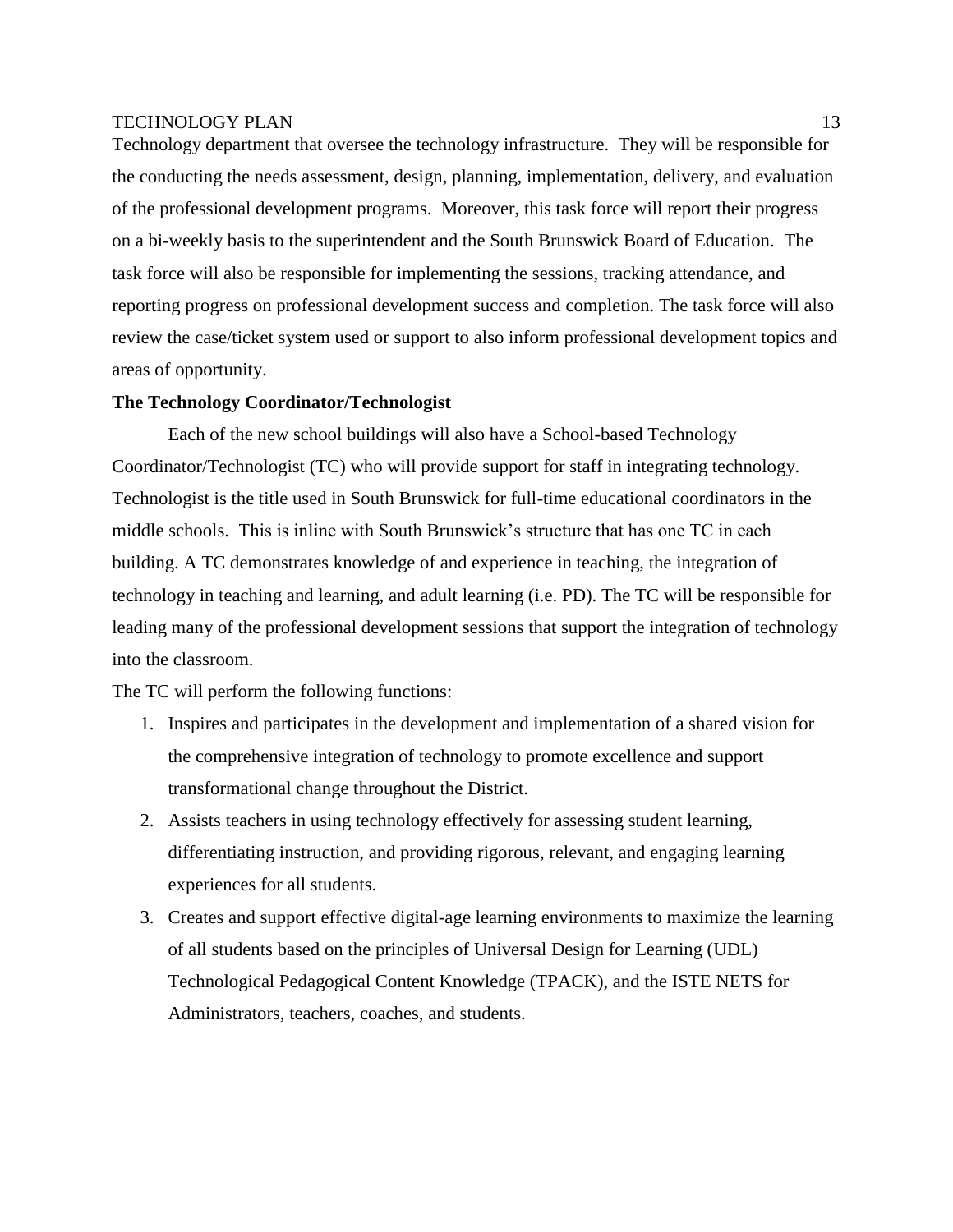- 4. Conducts needs assessments, develops technology-related professional learning programs and evaluates the impact on instructional practice and student learning. Models and promotes digital citizenship.
- 5. Demonstrates professional knowledge, skills, and dispositions in content, pedagogical, and technological areas as well as adult learning and leadership and are continuously deepening their knowledge and expertise.
- 6. Direct Responsibilities include:
	- Coaching teachers on how to integrate standards-based technology curriculum.
	- Co-teaches with teachers in modeling appropriate use of technology.
	- Scaffolds the modeling and coaching processes to contribute to individual teacher growth.
	- Meets the PD needs of staff at times atypical of contractual time.
	- Supports school leaders in awareness and advocacy of technology vision, goals, and initiatives.
	- Models appropriate use of technology that can be used to enhance learning environments.
	- Supports schools in developing and maintaining technology teams to support the execution of the District's Technology Plan.
	- Collaborates with other technology-related support personnel within the District for research and development, curriculum development, PD, and other District initiatives.
	- Collaborates on a frequent basis with the District Instructional Technology Coordinator to plan services, assess effectiveness, and adjust practices as needed.

The TC professional will also be required to report current issues and success to the Technology Integration task force on a monthly basis. The TC works under the direction of the building Principal who works with the Technology Staff Developer and is a direct liaison to the assigned building technicians.

# **The Technology & Pedagogical Integration Special Interest Group**

In addition to the available resources, the Technology and Pedagogical Integration Special Interest Group (PTI-SIG) will be created to further support professional development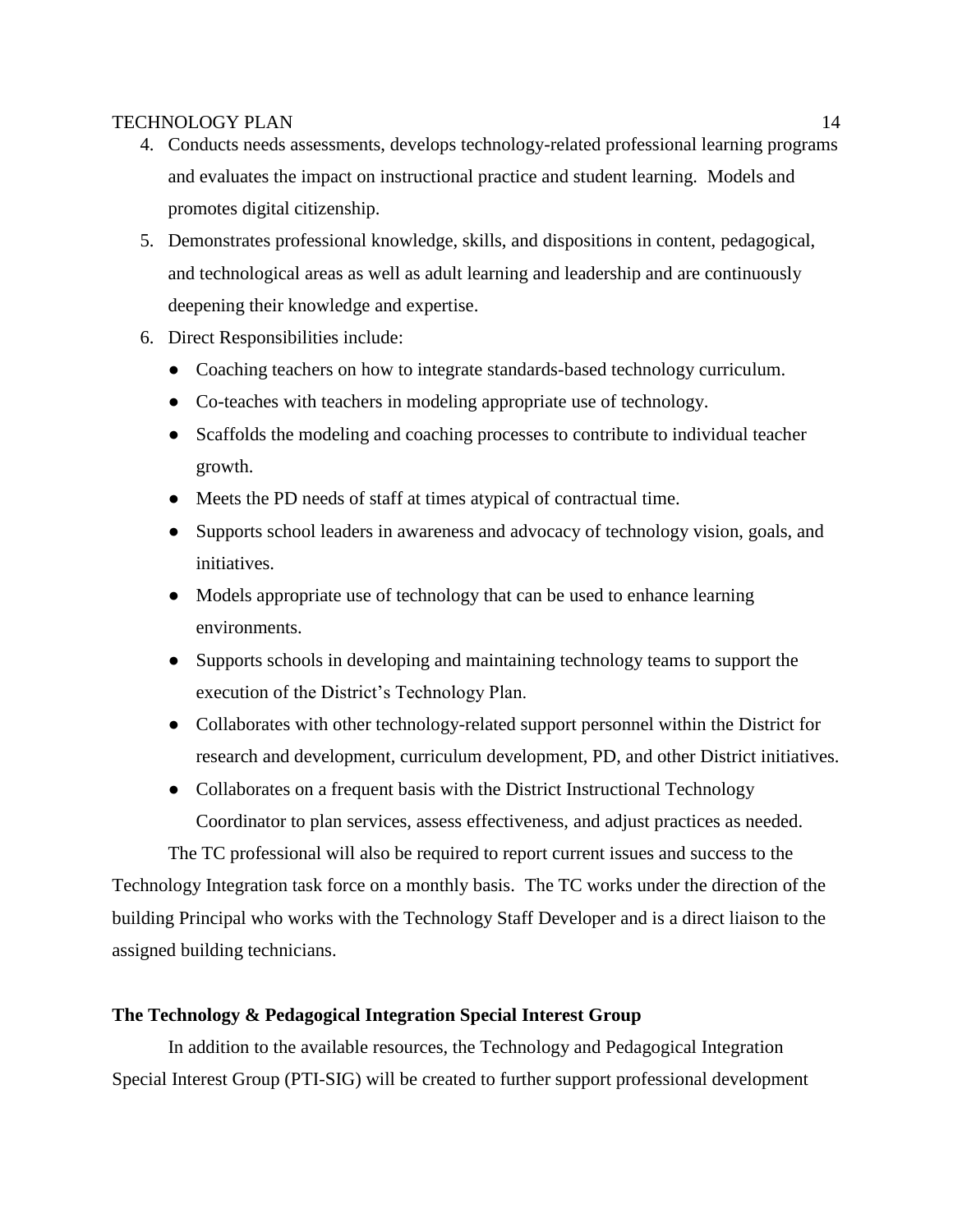efforts of the South Brunswick school district. The PTI-SIG will be part of a joint partnership with the New Jersey City University (NJCU) Educational Technology Department. The goal is to use the PTI-SIG to further support teachers who are interested in further expanding their understanding on how to further integrate technology into the classroom to achieve pedagogical and curricular objectives.

Furthermore, members of this special interest group will be able to further collaborate with educators, doctoral and master's students and other educational technology professionals from across New Jersey. This in turn will enable free academic resource and researchers to share emerging trends and best practices with South Brunswick educators. Moreover, it will then enable PTI-SIG members to share these best practices with the rest of the district. This will further enable to the community of practice to share important pedagogical and curricular strategies across the district.

# **9. PROGRAM EVALUATION**

The TC professional will need to evaluate the technology integration program via four dimensions. The first dimension is in terms of the success of the professional development curriculum. The second dimension will be in the terms of the efficiency and pedagogical usage of the technology that is being used. The third dimension will focus on student's perceptions of the Chromebooks usefulness in the classroom. The fourth dimension is to evaluate and monitor the technology itself (i.e. hardware and assistive technologies).

In terms of the first dimension, a mixed methods approach will be taken to understand the use and effectiveness of the professional development sessions in supporting teacher needs. The first approach is to create and send a survey to teachers on what was worked, what tactics have they utilized in the classroom and what has not worked. This will be correlated with class grades that will be collected to see if there is any change in terms of grades across each subject area. We will also overlay the data in terms of Wi-Fi usage to see where the Chromebooks have and have not been used in the classroom to understand any other variances that may emerge.

In terms of the second dimension, the use of a case/ticket system will track and provide quantitative and qualitative data around the technology user experience. The case/ticketing system will also provide the means for the technology specialist to quantify time spent on tech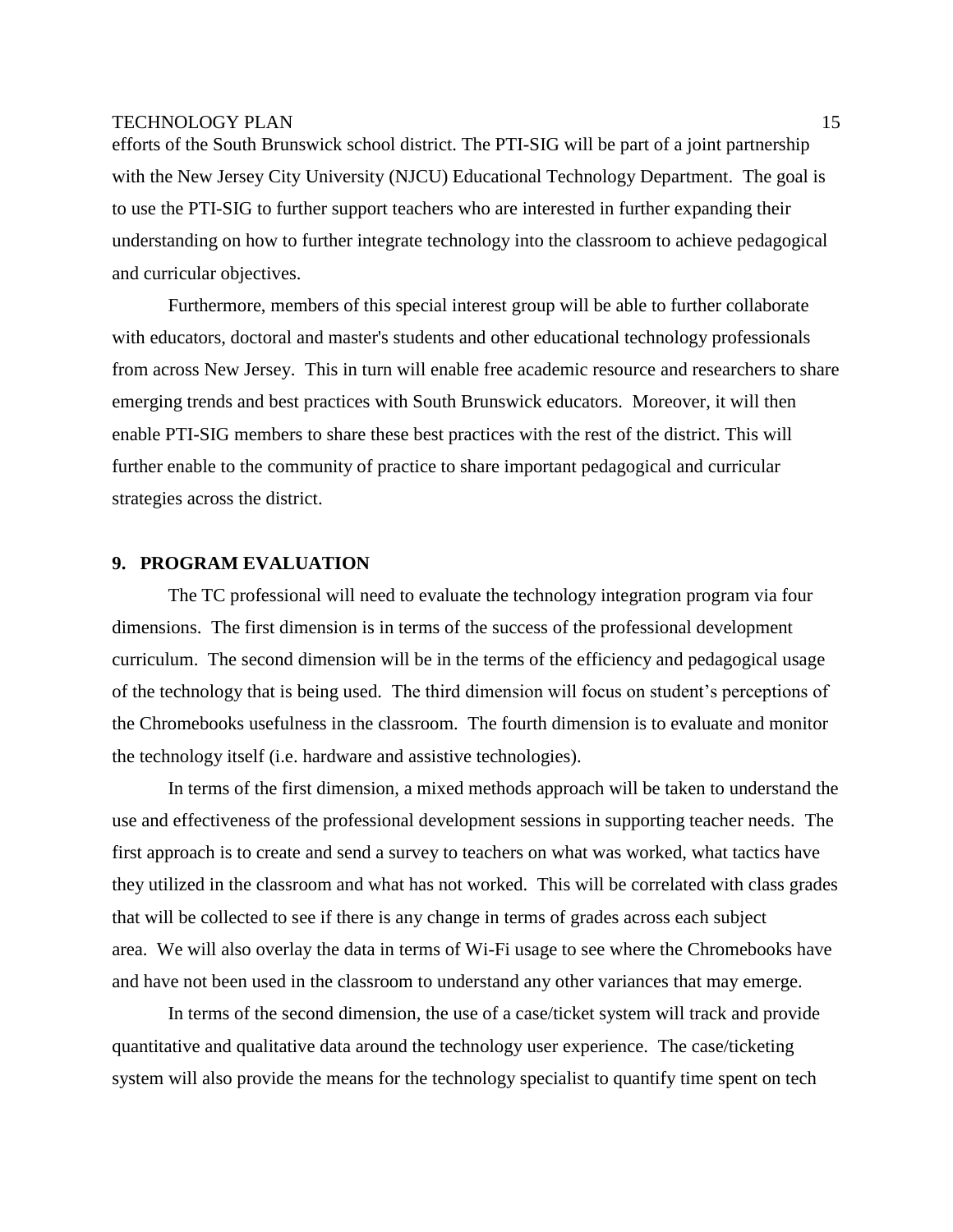related tasks and can be used to justify potential expansions in staff/support roles. To make this experience comprehensive, the technology specialist will also create tickets for all issues received via google hangout. Again, the goal is to use the ticket system to get a realistic understanding of the issues, their frequency, and impact on learning. Moreover, the ticketing system can be used to uncover potential professional development topics and or student workshops to that may be needed to further increase use and proficiency of the Chromebooks and their associated apps. Moreover, focus groups of teacher and student perception of the technology use in the schools will also be conducted to get a complete picture of the technology use and experiences that are happening in the schools.

The third dimension is to understand student's perceptions on the usefulness of the Chromebook. This will be conducted via a survey and a series of focus groups to gain a better sense of what is really happening. Moreover, it will help in further understanding how where potential issues are happening in terms of the technologies use, integration, and overall value to the students.

The fourth dimension is to evaluate and monitor the technology itself (i.e. hardware and assistive technologies). In order to evaluate the hardware that is in use within the district, the following monitoring process will be implemented across a variety of channels. This includes:

- 1. Annual Meetings of K-12
- 2. Curriculum and technology integration Monthly meetings of the District Technology Department
- 3. Bi-monthly meetings of the South Brunswick High School Technology Team
- 4. Bi-annual meetings of the 21st Century Committee
- 5. Quarterly Supervisor Roundtable Meetings
- 6. Seasonal Administrative Retreats

In addition to the technology monitoring, these meeting will also be used to ensure that technology has been integrated into the curriculum (units of study and lessons) in authentic, meaningful ways and that it is being implemented as designed and planned. The Assistant Superintendent and Directors are responsible for ensuring that the goals of this plan are met or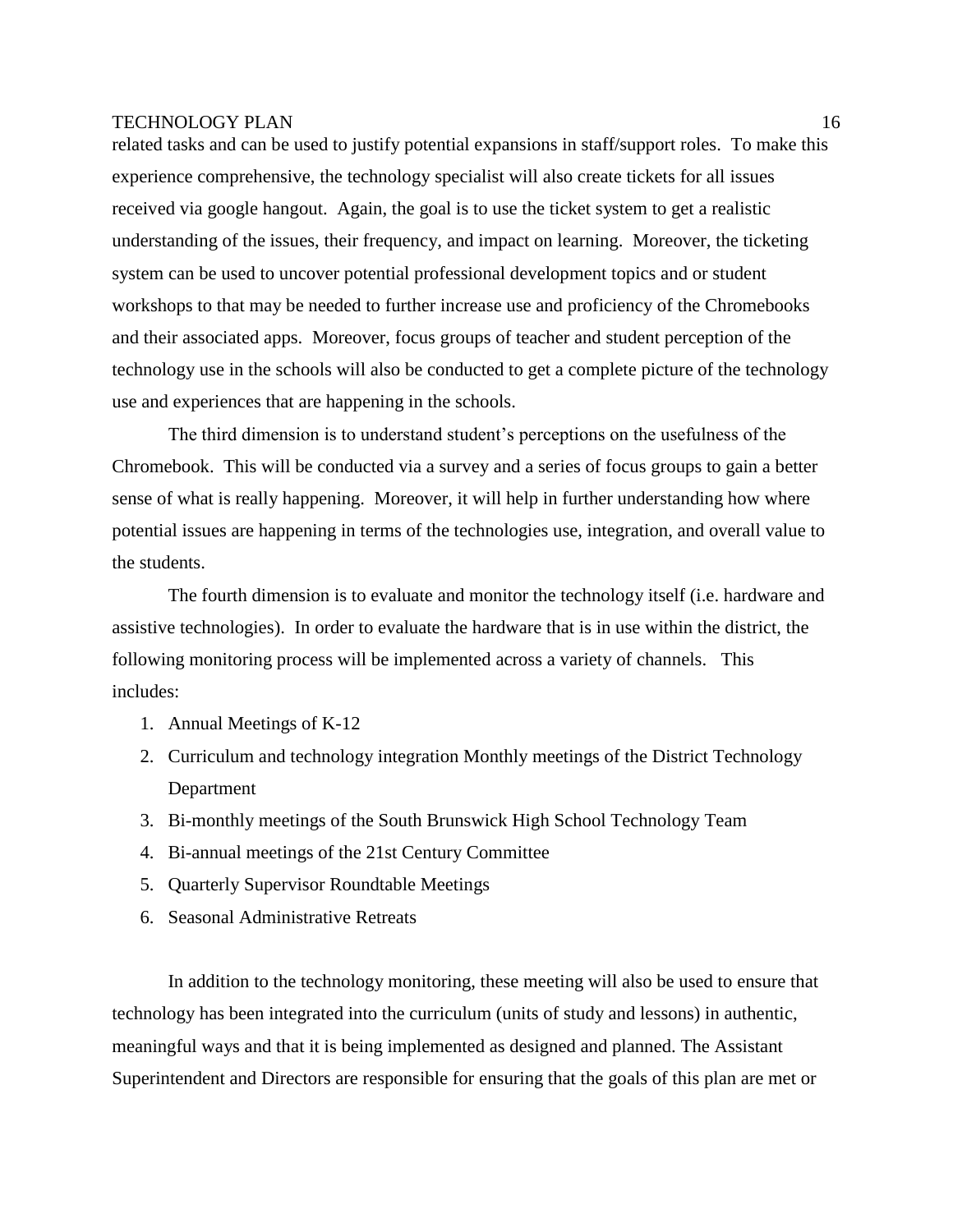that they are adapted and revised along the way to meet the emerging needs or requirements that arise during the life of the plan. Results will be published via the annual reports to the Board of Education and the public on progress toward meeting the goals of the plan.

As part of the evaluation process, a process has been designed should there be a need to make a "course correction" to any element of the plan. As part of our annual budget process, South Brunswick Board of Education reviews the following:

- 1. All of the technology projects that are in place in the District and ascertain the status of each.
- 2. New and emerging technologies that may hold promise for the future (e.g. as of the writing of this plan, we have a set of Chromebooks in pilot and are watching to determine impact and effectiveness).
- 3. Mandates that come from the federal and state governments (e.g. the PARCC system) that may impact currently established plans.
- 4. The unpacking and study of new standards.
- 5. Cost effective solutions (e.g. sales, group purchasing plans, etc.).
- 6. Assessment results (students) and assessment results (staff).

# **10. E-RATE PLANNING CRITERIA**

The E-Rate plan was reviewed as a potential addition finding source for the South Brunswick school district. After reviewing the necessary qualifying criteria, it was determined that South Brunswick school district would not qualify for funding. The program will be further reviewed on an annual basis to determine if changes in qualifying criteria have occurred. If changes to the qualifying structure enable South Brunswick school district to take advantage of the e-Rate program, an e-Rate task force will be formed to drive the application and program implementation on the district.